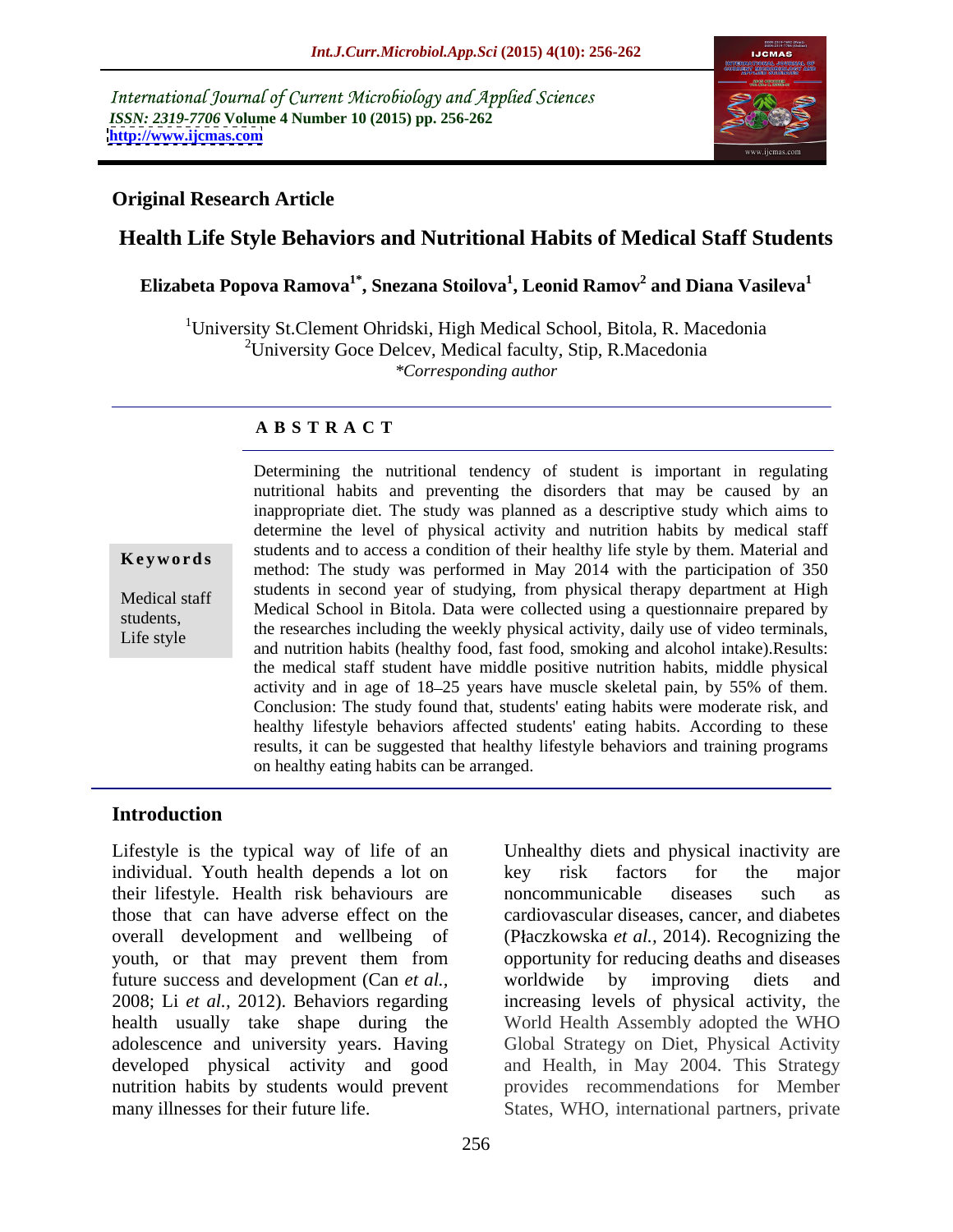sector, civil society and nongovernmental potential to become role models with the organizations on the promotion of healthy lifestyle they lead and have influence over diets and regular physical activity for the prevention of noncommunicable diseases education. In improving health, the students (Kehm *et al.,* 2015). Physical activity is of healthcare sciences have a special place defined as any bodily movement produced and importance due to being both young and by skeletal muscles that require energy expenditure. Physical inactivity has been identified as the fourth leading risk factor for global mortality causing an estimated 3.2 million deaths globally. Regular moderate The purpose of our study was to assess the intensity physical activity – such as walking, and intertion habits and physical activity by cycling, or participating in sports – has student's physiotherapist, and after that to significant benefits for health. For instance, it can reduce the risk of cardiovascular diseases, diabetes, colon and breast cancer, and depression. Moreover adequate levels of **Material and Methods** physical activity will decrease the risk of a hip or vertebral fracture and help control The data was collected from 75 students weight. Strong evidence demonstrates that physiotherapist, at High Medical School of compared to less active adult men and Bitola, on the dates between October women, individuals who are more active: November 2014. The data was collected have lower rates of all-cause mortality, through a questionnaire form developed by coronary heart disease, high blood, pressure, the researches, containing personal data and stroke, type 2 diabetes, metabolic syndrome, colon and breast cancer and depression. physical activity of 4 hours weekly and They are likely to have less risk of a hip or computer optimum use of 2 hours daily. vertebral fracture; exhibit a higher level of cardiorespiratory and muscular fitness; and Fist part of questioner is consisting of are more likely to achieve weight personal data, age, sex and body weight and maintenance, have a healthier body mass high. The second part is collecting data from and composition. Inactive people should their positive (consummation of fish, fruits start with small amounts of physical activity and gradually increase duration, frequency and intensity over time. Inactive adults and cigarettes). The third part is consisting of those with disease limitations will have assessment of their physical activity-using added health benefits when they become sport (active sport, fitness, cycling, jogging,

Identification of the diet tendencies is with percents of positive activities according important in term of organizing diet patterns maximal point: worst (0-24%) bad (25and avoiding possible health issues that may  $50\%$ ), middle  $(51-74\%)$  excellent  $(75$ be caused by unhealthy diet and taking up  $100\%$ ). healthy lifestyle habits (Bednarek- Tupikowska *et al.,* 2012). Health care The data was compared between sex, and professionals, due to their professional percentage of good and bad habits, and with responsibilities and social roles, have the

group they serve through healthcare being potential future healthcare workers (Bezold *et al.,* 2014; London and Castrechini, 2011).

see the need of involve educational curses for healthy life.

## **Material and Methods**

The data was collected from 75 students healthy lifestyle behaviors as well as BMI, computer optimum use of 2 hours daily.

more active. dance), or inactivity using computers and and vegetables) and bad nutrition habits (consummation of fast food, cola drinks and other video terminals. Scoring was made 100%).

or without physical activity.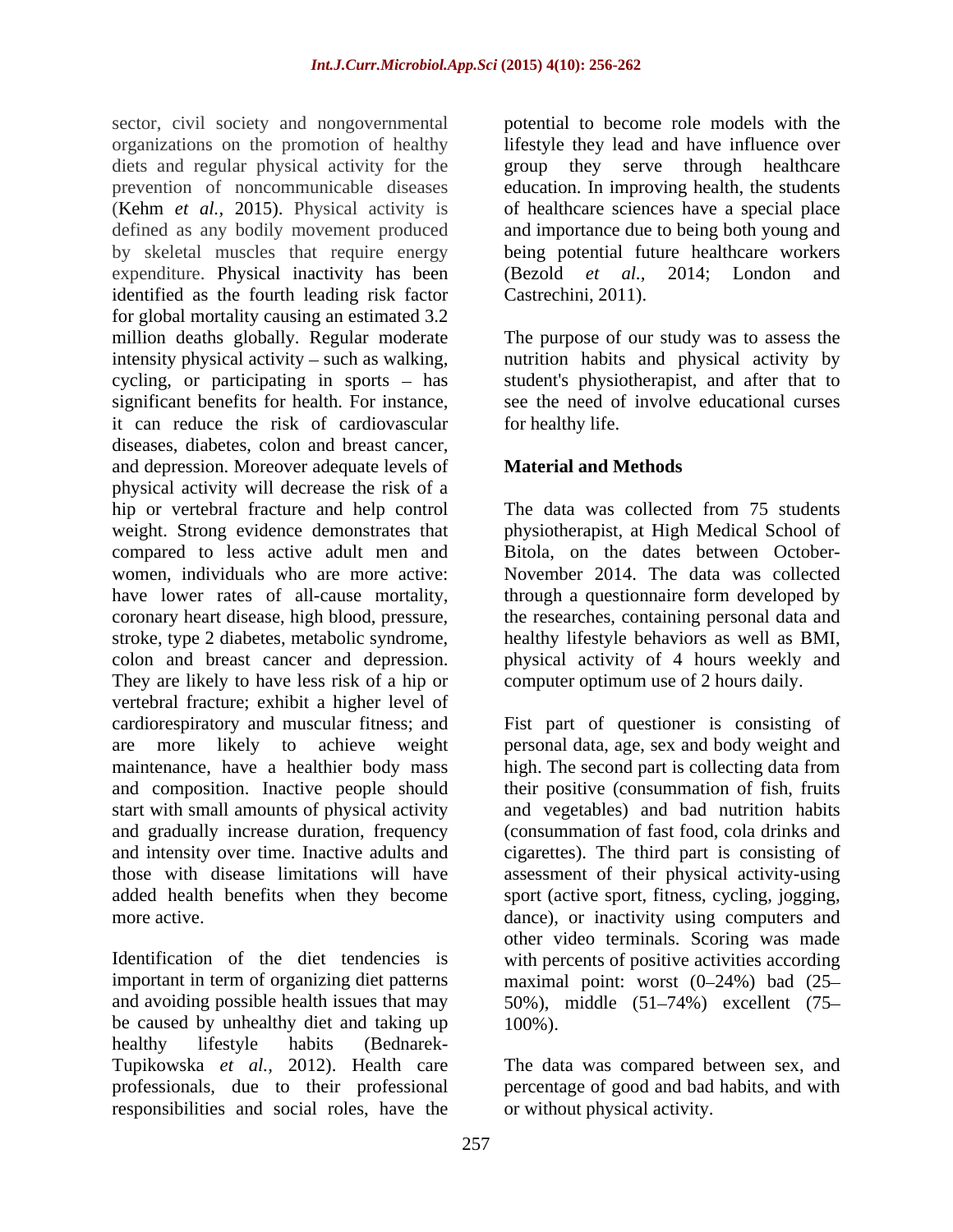From total 75 students 56% were on age 19-

activity is consisting of: weekly sport

This study is aimed at surveying the food. lifestyle of the present-day students in High Medical School. The importance of this survey relies on the fact that it provides is 1000 points and our group have 570 current information about the nutrition points or 57%, and it is in middle level of health risk factors. Obesity is global health mutrition habits. problem in world wide.

years of age. They did not know their body are important for all age groups, and they vegetables, fruits and fish, and that is outside freezing. Every one student can Population of students in our study intake healthy food: milk 11%, once and more in inactive 63% than males 41%.

258

**Results** and Discussion **and Results** and Discussion **and**  $\alpha$  **Discussion Results** and  $\alpha$  **Discussion Results ASS** week fish 64%, bean 92%, vegetables 45% and fruits every day 68%.

21 years, female 61 %, male 39%. The data The healthy risky behaviours are growing is showing in table 1. Frequentation by sex rapidly although the rates are lower than and BMI is showing in table 2. other European countries. They have bad Assessment of nutrition healthy and bad than female. They did not intake cola drinks habits is showing in table 3 and 4.  $\qquad \qquad$  at all 44%, more females than male and did Collection of data for assessment of physical males. Because some of them are living out activity and daily use of video terminals normal if they bought ones weekly fast food (VT) in hours. The results are showing in meal. In that case the percentage of that who table 5 and 6. have not bad nutrition habits is following nutrition habits: smoking 37%, more male not intake fast food 23%, more females than of their homes, we deseeded to take for 82% for not cola drink, and 52% for fast food.

> The total score for positive nutrition habits nutrition habits.

Frequentation of female is 61%, in our habits for student in order to help them study, because it is still usual to choose maintain their health in later years. medical staff education more female than Organizing training programs, seminars and male. The most of them (56%) are on 19-21 symposiums at regular intervals, and parameters a 17% and 66% of them have in encouraging the university student to range of normal BMI. Good nutrition habits healthier lifestyle is a practice in some could be important factor in prevention of strategy polices (Bergman and Gordon, many illnesses. Student can change their 2010; Wong and Chang, 2012; Hirschman habits during studying in our environment and Chriqui, 2013; Food and Nutrition only if they have used modern food Service, 2013). Obviously, the young becoming from West or new food industrial involved into playing sports are healthier technology. Our country is reach with and feel happier about life. By being serving at home and in the restaurants. physically, socially and mentally. Recently, Shops and bazaars are fool with healthy the number of students organized in sports food. The fish is from near Leaks and from teams has been greatly increased. Our bought healthy food, because it is producing Data from assessment of their physical in our environment and is not expensive. activity is showing: they are more in active It is important to promote right nutritional promoting healthy food at cafeterias, and countries. That can be done with national involved into sports, students benefit findings (45%) result to have sport activity. 55%, than active 45%, and females are more inactive 63% than males 41%.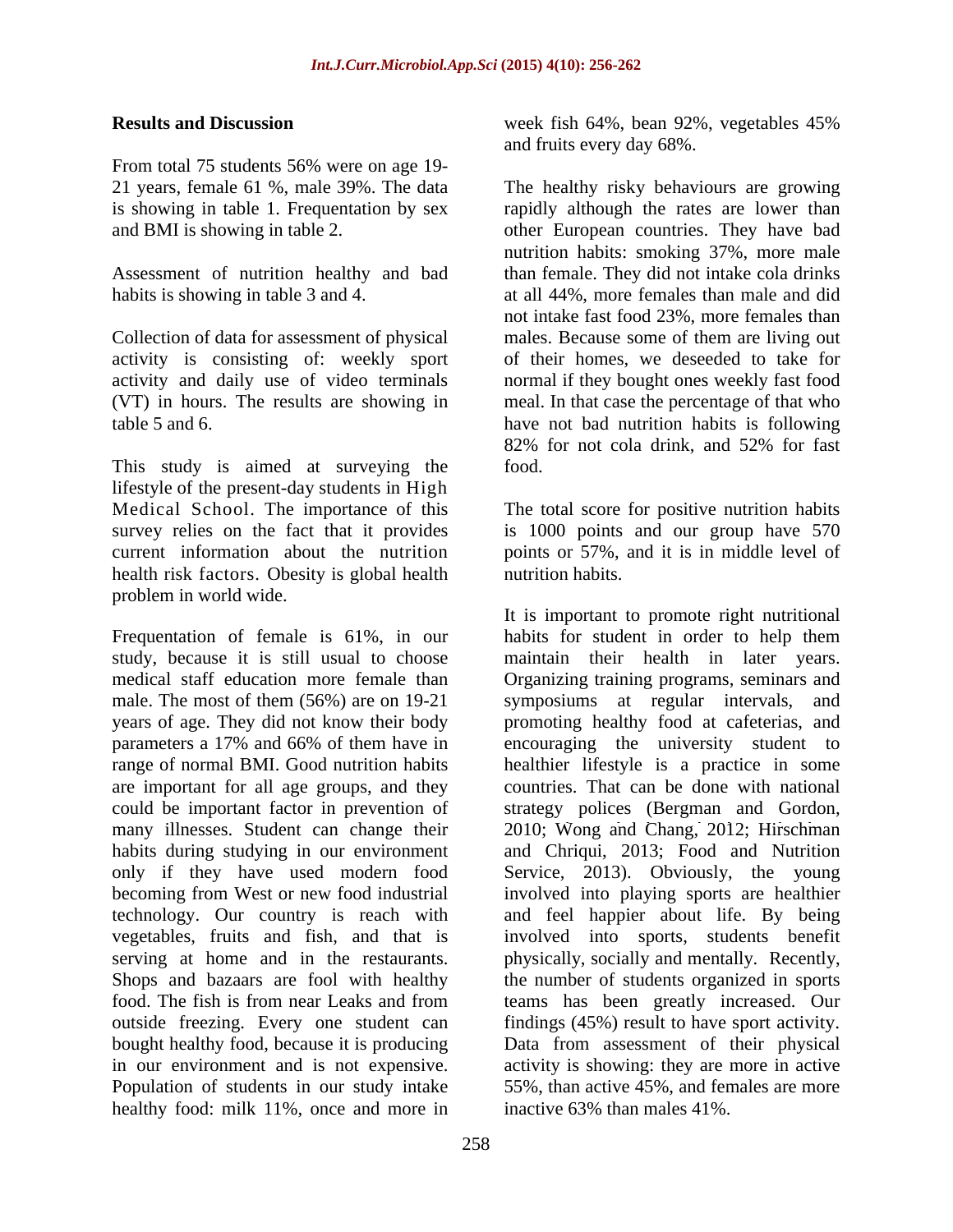#### *Int.J.Curr.Microbiol.App.Sci* **(2015) 4(10): 256-262**

| Age           |             | Female $19-21$   Male $>21$ | Female $>21$ | Total                     |
|---------------|-------------|-----------------------------|--------------|---------------------------|
| trequentation | $\sim$<br>. |                             |              | .                         |
|               |             |                             |              | $\sim$ $\sim$ $\sim$<br>. |

# **Table.1** Frequentation by sex and age

## **Table.2** Data from BMI and sex

| RMI                |          |                              |      |            |              |
|--------------------|----------|------------------------------|------|------------|--------------|
| No BMI data        |          | $\overline{15}$              |      |            |              |
|                    |          |                              |      |            |              |
| 18-24 Normal value |          |                              |      |            |              |
| 24.5-30            |          | $\mathcal{L}$ . $\mathbf{V}$ | .    |            |              |
|                    |          |                              |      |            |              |
| otal               | $\cdots$ | $100$ 23                     | 1 UU | $\sim$ $-$ | $\sqrt{100}$ |

# **Table.3** Healthy nutrition habits

| Nutrition                | female          |                 | $\frac{male}{m}$ | $\frac{9}{6}$     | Total       | $\frac{9}{6}$                     |
|--------------------------|-----------------|-----------------|------------------|-------------------|-------------|-----------------------------------|
| Milk intake              |                 |                 |                  |                   |             |                                   |
| No                       | $1^{\circ}$     |                 |                  | 17                | 17          | $\overline{2}$                    |
| >1/21                    | ററ              | $\overline{63}$ |                  | $\overline{AQ}$   | $\Delta$ 3  | $E_{\overline{z}}$                |
| $\frac{1}{2}$ l standard |                 |                 |                  | 21                |             | 11                                |
|                          |                 |                 |                  | $\blacksquare$    |             |                                   |
| Nutrition                | female          |                 | male             | $\overline{0}$    | Total       |                                   |
| Fish                     |                 |                 |                  |                   |             |                                   |
| No                       | $\sqrt{10}$     |                 |                  |                   |             |                                   |
| 1 weekly                 |                 |                 |                  | $\sqrt{2}$        |             |                                   |
|                          |                 |                 |                  | 17                |             | 11<br>$\blacksquare$              |
| Twice<br>weekly/standard |                 |                 |                  |                   |             |                                   |
| Three time weekly        |                 |                 |                  |                   |             |                                   |
| Bean                     |                 |                 |                  |                   |             |                                   |
| No                       |                 |                 |                  | $\vert$ 10.3      |             |                                   |
| 1 weekly/standard        | $\cap$          |                 | $1^{\circ}$      | $\vert$ 41.4      | $\Omega$    | $\overline{52}$                   |
| Twice weekly             | $1^{\circ}$     |                 |                  | $\sqrt{21}$       | $\bigcap$ 1 | $\overline{\mathbf{P}}$           |
| Three time weekly        |                 |                 |                  | $\boxed{17.3}$    |             | $\vert$ 12                        |
| daily                    |                 |                 |                  |                   |             |                                   |
| Vegetables<br>number     |                 |                 |                  |                   |             |                                   |
| No                       |                 |                 |                  |                   |             |                                   |
| $1 - 4$                  |                 |                 |                  |                   |             |                                   |
| 5-8/standard             |                 |                 |                  |                   | 22          |                                   |
|                          |                 |                 |                  |                   |             |                                   |
| Fruits                   |                 |                 |                  |                   |             |                                   |
| <b>No</b>                | 1 <sub>2</sub>  | $\mathbf{A}$    |                  | $\Delta$ $\Omega$ | 24          | $\overline{22}$<br>J <sub>4</sub> |
| <b>Yes/standard</b>      | $\overline{36}$ | 78              | <b>18</b>        | 62                | 54          | $\overline{68}$                   |
|                          |                 |                 |                  |                   |             |                                   |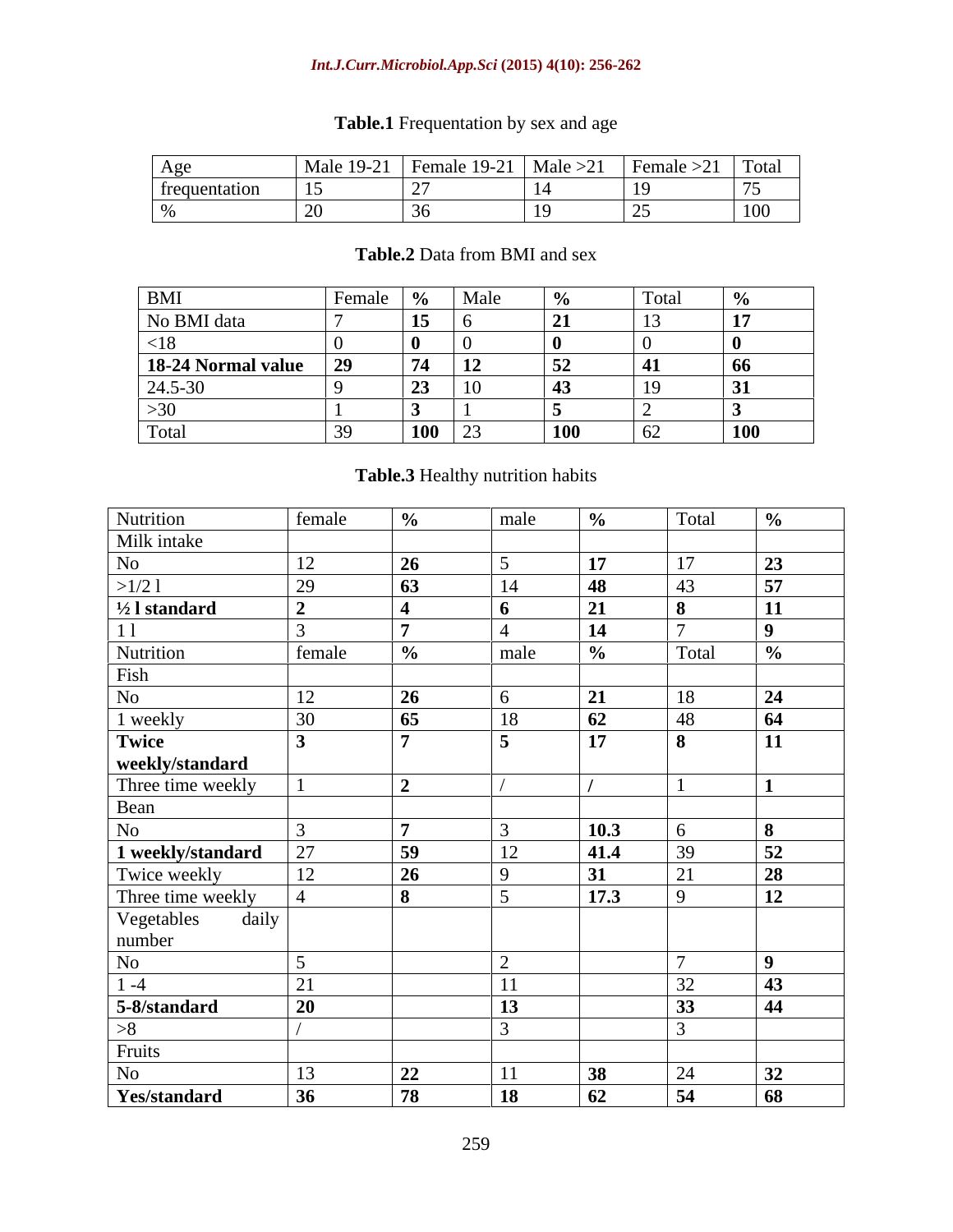#### *Int.J.Curr.Microbiol.App.Sci* **(2015) 4(10): 256-262**

| Nutrition                         | female | male | Total |  |
|-----------------------------------|--------|------|-------|--|
| Cola drinks weekly<br>No/standard |        |      |       |  |
|                                   |        |      |       |  |
| $>1/2$ l/standard                 |        |      |       |  |
|                                   |        |      |       |  |
|                                   |        |      |       |  |
| Fast food weekly                  |        |      |       |  |
| No/standard                       |        |      |       |  |
| 1 weekly/standard                 |        |      |       |  |
| Twice weekly                      |        |      |       |  |
| Three time weekly                 |        |      |       |  |
| Four time                         |        |      |       |  |
| Cigarettes                        |        |      |       |  |
| No.                               |        |      |       |  |
|                                   |        |      |       |  |

# **Table.4** Bad nutrition habits

# **Table.5** Weekly physical activity

| <b>Physical activity</b> |  |  |  |
|--------------------------|--|--|--|
|                          |  |  |  |
| <b>Yes/standard</b>      |  |  |  |
| nours -                  |  |  |  |
| $4$ /optimal             |  |  |  |
|                          |  |  |  |
|                          |  |  |  |

# **Table.6** The daily use of VT

| Use of VT         | female |      | male |                |            |
|-------------------|--------|------|------|----------------|------------|
|                   |        |      |      | $\blacksquare$ |            |
|                   |        |      |      |                |            |
| 2 hours/optimal   |        |      |      |                |            |
|                   |        |      |      |                |            |
|                   |        |      |      |                |            |
|                   |        |      |      | 12             |            |
| Pain localization |        |      |      |                |            |
|                   |        |      |      |                |            |
|                   |        |      |      |                |            |
| Neck              |        |      |      |                |            |
| <b>DACK</b>       |        |      |      |                |            |
|                   |        | או ו |      |                |            |
| lumbar<br>Haedaic |        |      |      | - -            | $\sim$ $-$ |
|                   |        |      |      | $\triangle$    |            |
| wrist             |        |      |      |                | $\sim$     |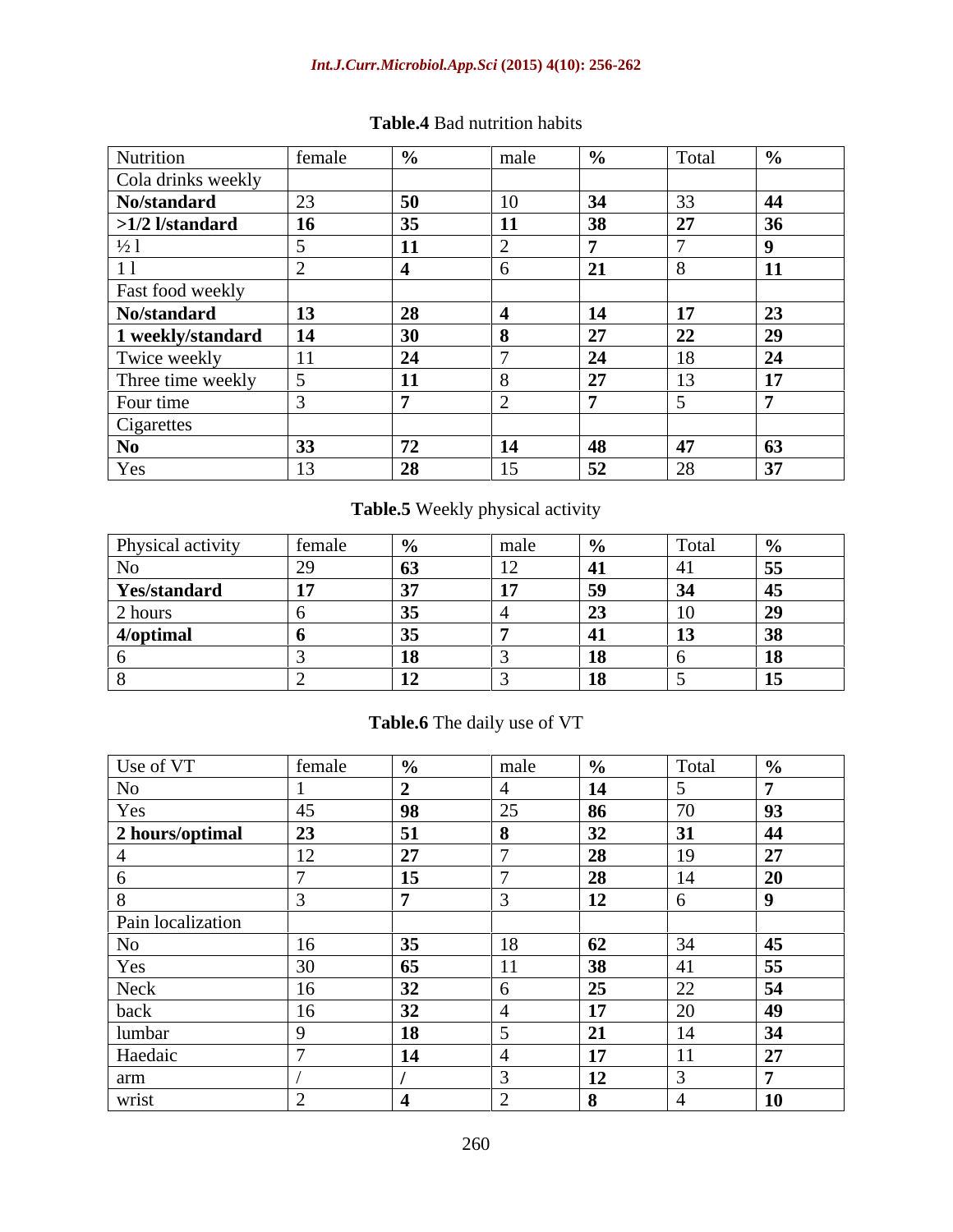score is 200 points, by our group is 115

activity.<br>
Data of the study also indicate that there are **Reference**<br> **Reference** a considerable number of those who spend the free time in front of a screen or hanging Andersen, L.L., Hansen, K., Mortensen, out in bar with friends. From the available **O.S.**, *et al.* 2011. Prevalence and literature, we found that the use of VT is monitored full conditions (Nakphet *et al.,* 2014; Brandt *et al.,* 2014; Andersen *et al.,* 2011). *Musculoskelet. Disord.,* 22(12): 169.

The VT is using 93%, and only 44% in Bednarek-Tupikowska, G., Stachowska, B., optimal daily use, 56% is using more over Miazgowski, T., et al. 2012. Evaluation And it is significant that the use of VT is in many muscles health problems, like pain,  $\frac{447-55}{6}$ and 55% of them have it. The VT user is Bergman, E.A., 93% and the highest frequentation of pain is by females' neck and back, and by males' neck, back and low back pain. They have pain with localization of spine in age of  $19-110(8)$ : 1244–54.

Patients routinely seek physicians' guidance about diet and the relation between nutrition *Adolesc. Health,* 55(6): 774 81. doi: and the prevention and treatment of disease. The adequacy of nutrition instruction in Brandt, M., Sundstrup, E., Jakobsen, M.D., graduate medical staff education is *et al.* 2014. Association between questionable. In the future developing neck/shoulder pain and trapezius strategies for medical students' education is important to have a place and nutrition and it impact of healthy life (Gramlich *et al.,*

In conclusion, this small group of students represent us some condition of young people, in our society. We are preparing *Health Sci.* 10: 273–280. them for future medical staff. During the education one of firs goals should be to National school lunch program and educate students how exercises and nutrition school breakfast program: nutritioncan help to ill people. The second step is to

From that who are active (45%), 71% are include polices for physical activity for all optimal active or over. Positive point of students at the University. Physiotherapist points (57.5%) in middle level of physical promote and lead the exercises for from third year of study six's semester can correction of bad posture and muscles pain.

#### **Reference**

- O.S., *et al.* 2011. Prevalence and anatomical location of muscle tenderness in adults with nonspecific neck/shoulder pain. *BMC*  doi: 10.1186/1471-2474-12-169.
- optimal, females 49%, less than males 68%. of the prevalence of metabolic obesity increase. The use of VT is following with population. *Endokrynol Pol.,* 63(6): Bednarek-Tupikowska, G., Stachowska, B., Miazgowski, T., *et al.* 2012. Evaluation and normal weight among the Polish 447 55.
	- Gordon, R.W. 2010. Position of the American dietetic association: local support for nutrition integrity in schools. *J. Am. Diet Assoc.,* 110(8): 1244 54.
- 25 years. They have 55%, muscles skeletal Bezold, C.P., Konty, K.J., Day, S.E. 2014. pain in early age consequent of use of VT. The effects of changes in physical fitness on academic performance among New York City youth. *J.*  10.1016/j.jadohealth.2014.06.006.
	- neck/shoulder pain and trapezius muscle tenderness in office workers. *Pain Res. Treat.,* 2014: 352735. doi: 10.1155/2014/352735.
- 2010). Can, G., Ozdilli, K., Erol, O., *et al.* 2008. Comparison of the health-promoting lifestyles of nursing and non-nursing students in Istambul, Turky. *Nurs. Health Sci.,* 10: 273–280.
	- Food and Nutrition Service, 2013. USDA. National school lunch program and